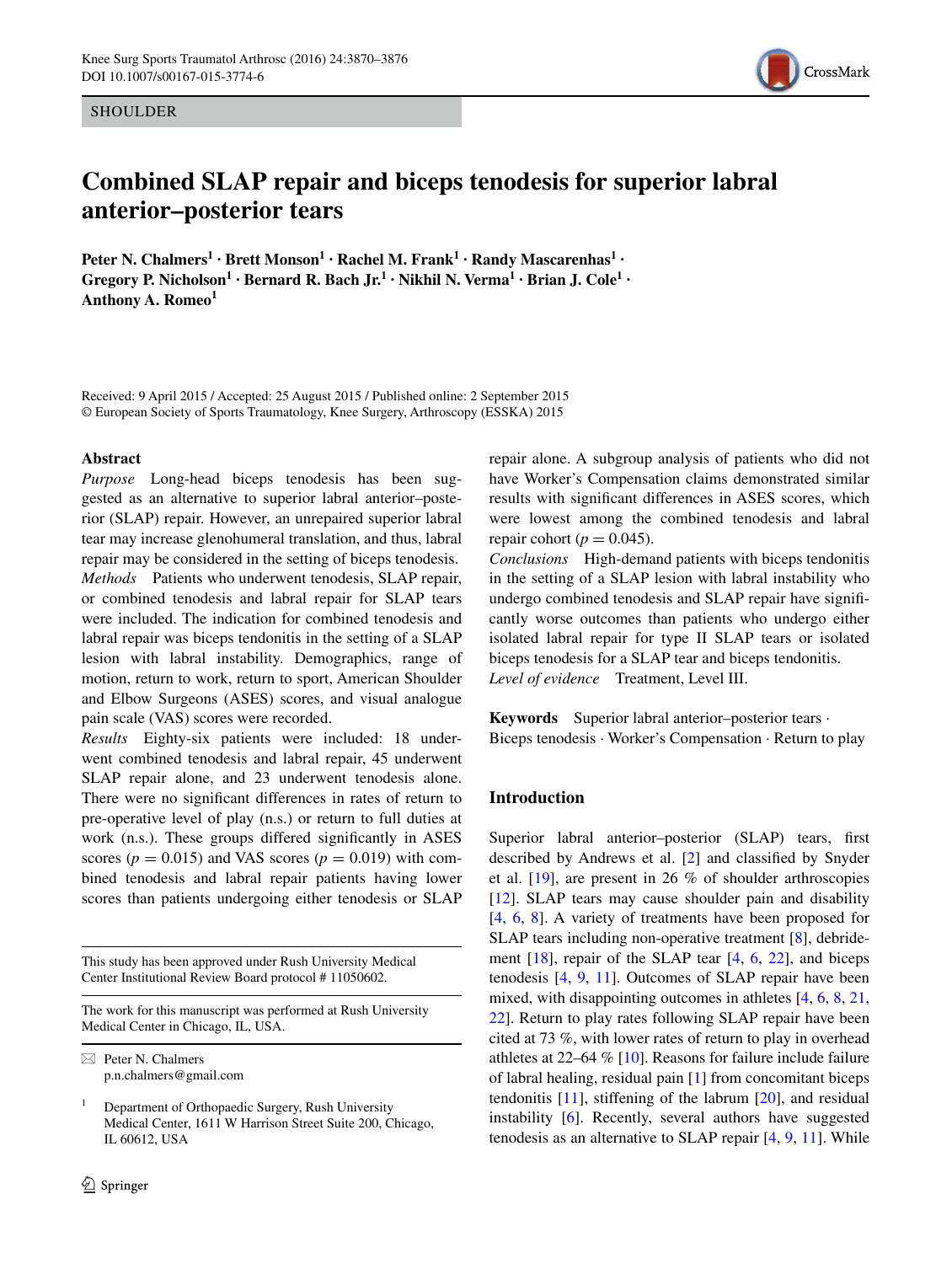some studies have found higher rates of return to play after tenodesis [4], others have not [9].

In cases in which tenodesis is performed, surgeons have typically not concomitantly repaired the superior labral tear [4, 9, 11]. Clinically, SLAP tears are associated with arthroscopic signs of glenohumeral instability, and biomechanical studies have demonstrated that SLAP tears are associated with increased humeral head translation [16, 17, 20]. Tears of the superior labrum cause more humeral head translation than biceps tenotomy alone [17, 20], suggesting that the superior labrum may play an important role in glenohumeral stability independent of the biceps tendon. These biomechanical findings support the "circle concept" [16] of instability and the concavity-compression mechanism [13]. Based on these findings, we have performed combined labral repair and tenodesis in high-demand patients with SLAP tears and clinical signs of bicipital tendonitis. However, the clinical outcomes of patients who undergo combined labral repair and tenodesis have not been previously described, and these patients have not been compared with those undergo tenodesis or SLAP repair. Describing the outcome of this procedure could assist in understanding the relative indications for tenodesis, SLAP repair, and combined tenodesis and labral repair.

The purpose of this study was to report clinical outcomes following combined tenodesis and labral repair in comparison with isolated tenodesis or SLAP repair in the treatment of SLAP lesions of the shoulder. The hypothesis was that combined tenodesis, and labral repair would result in improved clinical outcomes in comparison with isolated tenodesis or SLAP repair.

# **Materials and methods**

This study was a retrospective comparative cohort study. The operative logs of the five senior authors were reviewed from 2004 until 2013. All patients who underwent tenodesis, isolated SLAP repair, or combined tenodesis and SLAP repair for treatment of a type I, II, III, or IV SLAP tear were included. Indications for tenodesis were any type of SLAP tear with pre-operative bicipital tendonitis symptoms (i.e. anterior shoulder pain and tenderness to palpation at the bicipital groove). Indications for combined tenodesis and labral repair were high-demand patients (i.e. athletes or overhead labourers) with a type II or IV SLAP lesion who were felt to be at risk of glenohumeral instability based on examination with pre-operative bicipital tendonitis symptoms (i.e. anterior shoulder pain and tenderness to palpation at the bicipital groove). SLAP repair alone was performed in patients with isolated type II SLAP lesions with no pre-operative biceps symptoms. Exclusionary criteria included patients with incomplete medical records, patients

with partial or full-thickness rotator cuff tears, patients with <1-year follow-up, revision operative SLAP treatment, or extension of the labral tear into the anterior-inferior location, typical of Bankart tears [3].

## **Data collection**

Data was recorded in Excel X (Microsoft, Redmond, WA.) In all cases, data were collected by an independent observer in a standardized fashion. Demographic and pre-operative data were collected (Table 1). Operative data were obtained concerning concomitant diagnoses and procedures, the method of bicipital fixation used, and SLAP subtype using the Snyder et al. [19] classification. Post-operative data included need for revision surgery and patient-reported ability to return to pre-injury level of work and sport where applicable. Rates of return to play are reported only for the athletic subgroup of each group as not all study participants were athletes and the groups differed in the number of athletes. The following clinical data were collected preoperatively and at final follow-up: range of motion (ROM, reported to within 1°), the visual analogue pain scale (VAS, reported to within 0.1 mm) score, the simple shoulder test (SST, reported to within 0.1 points), and the American Shoulder and Elbow Surgeons (ASES, reported to within 1 point) score.

# **Surgical technique for combined tenodesis and labral repair and post‑operative rehabilitation**

Combined tenodesis and labral repair procedures were performed in both the lateral decubitus and beach chair positions depending upon the preference of the surgeon. An arthroscopic evaluation of the labrum and for impingement was conducted during a limited range of motion of the shoulder. Longitudinal traction was then placed on the arm. An anterior portal was created, and an 8.25-mm cannula was inserted. A biceps tenotomy was performed, and the superior labrum was assessed for stability. The lesional bed was debrided with a shaver and hooded burr. The labrum was fixed to the prepared rim of the glenoid either with a knotless suture anchor technique or with tied sutures from typical arthroscopic suture anchors. For the knotless technique, a suture passer was inserted through the anterior cannula and around the labrum. After passage, sutures were then brought through knotless anchors placed through a portal placed at the musculotendinous junction of the rotator cuff with a 5-mm metal cannula following drilling. For the knotted suture anchor technique, the anchors were first inserted percutaneously; the sutures passed around the labrum and then tied as far medially as possible to keep the knot stack away from the articular surface. All tenodesis procedures were performed with an open subpectoral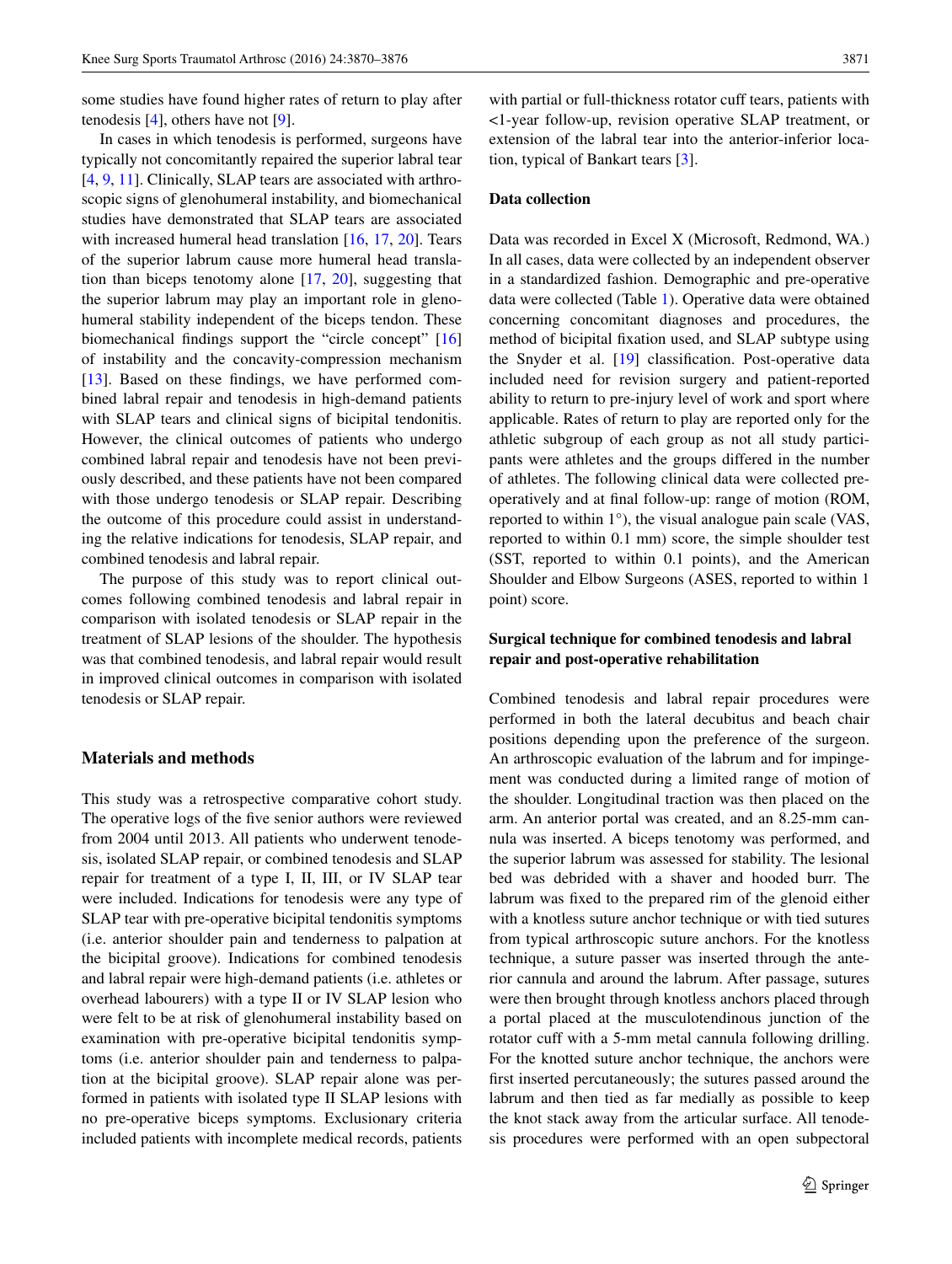| Variable                       | Biceps tenodesis   | SLAP repair        | Combined labral repair and<br>tenodesis | $p$ value      |
|--------------------------------|--------------------|--------------------|-----------------------------------------|----------------|
| Number of shoulders            | 23                 | 45                 | 18                                      | Not applicable |
| Per cent male                  | 63 %               | 68 %               | 82%                                     | n.s.           |
| Per cent dominant extremity    | $100\%$            | 61 %               | 59%                                     | 0.006          |
| Worker's Compensation          | 38 %               | 2%                 | 47 %                                    | < 0.001        |
| Manual labourers               | 63 %               | 45 %               | 71%                                     | n.s.           |
| Per cent athletes              | $25\%$             | 59 %               | 74 %                                    | 0.001          |
| Per cent overhead athlete      | 71 %               | 70%                | 73%                                     | n.s.           |
| Age (years)                    | $45 \pm 13(19-67)$ | $35 \pm 13(15-64)$ | $39 \pm 12(13 - 52)$                    | 0.019          |
| Simple shoulder test           | $6.5 \pm 3.9$      | $9.2 \pm 1.7$      | $8.4 \pm 3.4$                           | n.s.           |
| ASES score                     | $61 \pm 26$        | $69 \pm 17$        | $70 \pm 12$                             | n.s.           |
| Visual analogue pain scale     | $3.8 \pm 2.3$      | $2.7 \pm 2.1$      | $5.1 \pm 3.0$                           | n.s.           |
| Active forward elevation       | $134 \pm 34$       | $157 \pm 39$       | $153 \pm 27$                            | n.s.           |
| External rotation in adduction | $64 \pm 19$        | $61 \pm 25$        | $70 \pm 17$                             | n.s.           |
| Internal rotation in abduction | $56 \pm 27$        | $57 \pm 15$        | $66 \pm 18$                             | n.s.           |
| Abduction                      | $145 \pm 31$       | $150 \pm 0$        | $147 \pm 34$                            | n.s.           |
| SLAP type                      |                    |                    |                                         | < 0.001        |
| Ι                              | 13 $(54\%)$        | $\mathbf{0}$       | $\theta$                                |                |
| П                              | 9(38%)             | $0.43(100\%)$      | 15 $(88\%)$                             |                |
| Ш                              | 1(4%)              | $\mathbf{0}$       | $\boldsymbol{0}$                        |                |
| IV                             | 1(4%)              | $\mathbf{0}$       | 2(12%)                                  |                |

**Table 1** Pre-operative and intra-operative data

All continuous data are reported as mean  $\pm$  standard deviation (range in selected cases)

Per cent overhead athletes are presented as a proportion of total number of athletes

*ASES* American Shoulder and Elbow Surgeons, *NS* not significant

approach utilizing a previously published surgical technique [14, 15]. In patients undergoing SLAP repair or tenodesis alone, surgical technique was the same as the aforementioned procedures.

Post-operatively, patients were immobilized in a sling for the first 4 weeks. For those undergoing SLAP repair, patients were allowed to begin limited range of motion immediately, but were instructed to avoid internal rotation to their back, external rotation behind their head, and resisted forward flexion for the first 4 weeks. At 6 weeks following surgery, patients began isometric strengthening advancing towards light weights at 8 weeks, eccentric resisted strengthening at 12 weeks, and sport-specific protocols thereafter. Overhead throwers began throwing at 4.5 months and began throwing from the mound at 6 months. After tenodesis, patients immediately began with ROM without limitations. For tenodesis and combined tenodesis and labral repair patients, a similar strengthening programme as was used for SLAP repair was employed, although patients avoided resisted elbow flexion or forearm supination for the first 4 weeks to protect the tenodesis [5].

This study was approved by the Rush University Medical Center Institutional Review Board as protocol # 11050602.

#### **Statistical analysis**

All statistical analyses were performed using SPSS 21 (IBM, Armonk, NY). Descriptive statistics were analysed and reported. Planned statistical analyses included Kolmogorov–Smirnov testing to analyse data normality and then analysis of variance (ANOVA) or Kruskal–Wallis tests as appropriate to compare pre-operative and postoperative demographics, ROM, VAS, SST, and ASES scores between SLAP repair, tenodesis, and combined tenodesis and labral repair groups. Post hoc Tukey's testing was employed as applicable. Categorical data were compared using Chi-square tests. A Pearson's correlation test was performed to determine whether number of anchors correlated with VAS, SST, or ASES scores within the SLAP repair and combined tenodesis and labral repair groups. As no previously published data exist regarding outcomes following combined tenodesis and labral repair, no a priori power analysis was possible, and thus, all possible patients were recruited. A post hoc subgroup analysis was performed to compare VAS, SST, and ASES scores in patients without a Worker's Compensation claim as this pre-operative factor has been linked to less successful outcomes [21].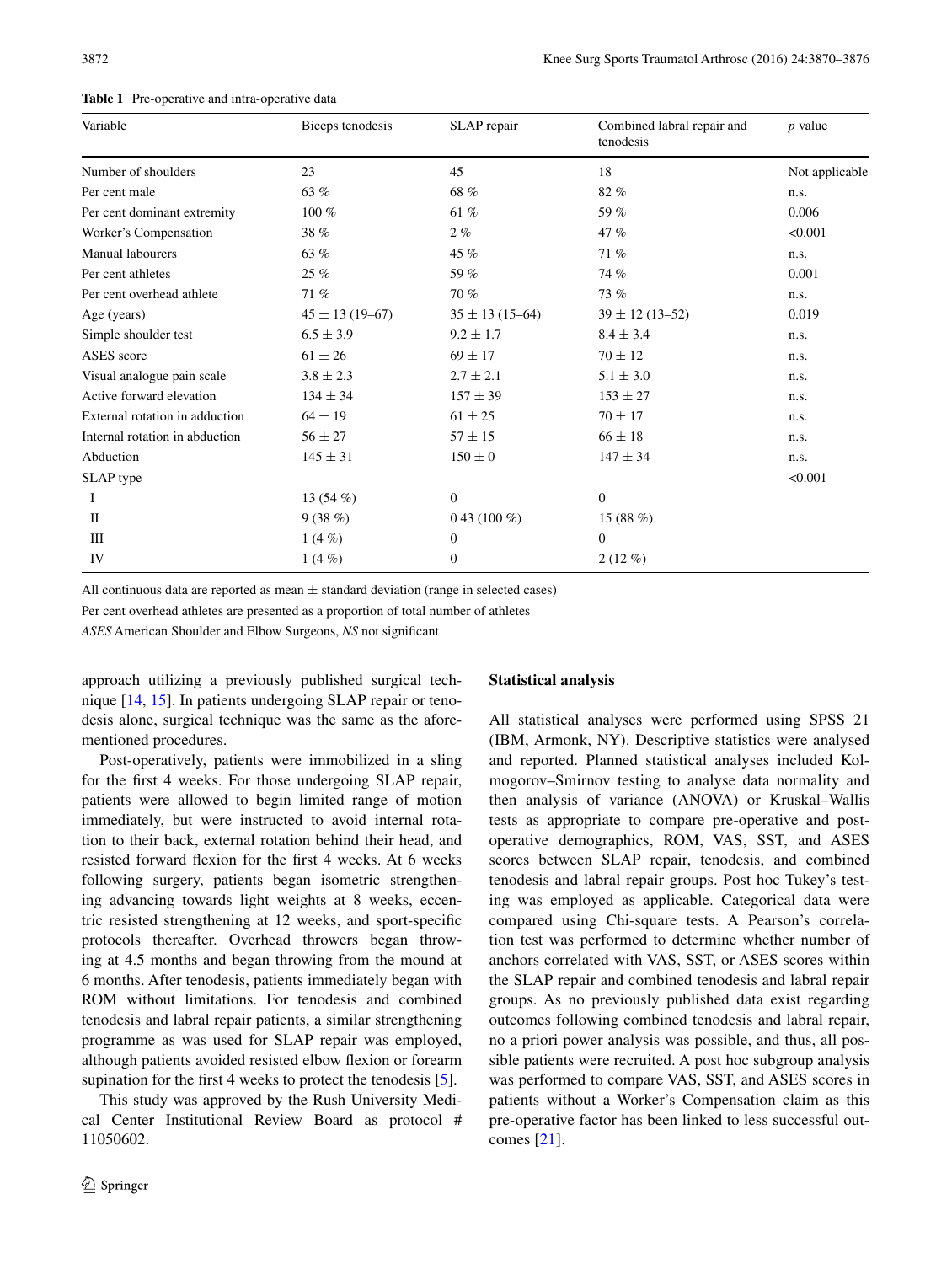#### **Results**

One hundred and sixty-eight patients met inclusion criteria. One patient was excluded due to incomplete medical records, five patients were excluded because they were revisions of prior SLAP repairs, and two were excluded for concomitant rotator cuff repair. Of the 160 patients who were eligible for the study, 44 % of the tenodesis group, 45 % of the SLAP repair group, and 51 % of the combined tenodesis and labral repair group were lost to follow-up for an overall 46 % loss to follow-up rate with no significant differences between groups (n.s.). There were several demographic differences between groups (Table 1). There were no significant differences in pre-operative SST, preoperative ASES (Fig. 1), pre-operative VAS scores (Fig. 2), or pre-operative range of motion between groups. Distribution of SLAP types did significantly differ between groups. Among the tenodesis patients, 92 % of patients had an interference screw utilized for biceps tendon fixation, while a suture anchor was used in one patient and sutures tied over bone bridge in a "docking" technique was used in one patient. Among the combined tenodesis and labral repair patients, 78 % (16/18) of patients had an interference screw utilized for biceps tendon fixation, while a suture anchor was used in two patients (n.s.). Among the tenodesis group, 83 % had pre-operative tenderness to palpation at the bicipital groove, 17 % had signs of tendonitis in the groove on MRI as demonstrated by increased signal update within the bicipital sheath, and 74 % had intra-operative evidence of tenosynovitis extending into the groove. Among the



**Fig. 1** Pre-operative and post-operative American Shoulder and Elbow Surgeons scores for the biceps tenodesis, superior labral repair, and combined tenodesis and labral repair groups. Data are reported as means with *error bars* representing one standard deviation. While there were no significant differences in pre-operative scores between groups (n.s.) post-operatively, the combined tenodesis and labral repair group had significantly worse ASES scores than the tenodesis and SLAP repair groups ( $p = 0.015$ )



**Fig. 2** Pre-operative and post-operative visual analogue pain scale (VAS) scores for the biceps tenodesis, superior labral repair, and combined tenodesis and labral repair groups. Data are reported as means with *error bars* representing one standard deviation. While there were no significant differences in pre-operative scores between groups (n.s.) post-operatively, the combined tenodesis and labral repair group had significantly worse VAS scores than the tenodesis and SLAP repair groups  $(p = 0.019)$ 

combined tenodesis and labral repair group, 79 % had preoperative tenderness to palpation at the bicipital groove, 21 % had signs of tendonitis in the groove on MRI as demonstrated by increased signal uptake within the bicipital sheath, and 64 % had intra-operative evidence of tenosynovitis extending into the groove. All patients within the both groups had one or more of these findings as an indication for the biceps tenodesis.

Post-operatively, there were no significant differences in rates of return to pre-operative level of play, return to work, revision surgery, or post-operative SST (Table 2). Patient status-post tenodesis had significantly higher flexion than either the combined tenodesis and labral repair or SLAP repair cohorts. ASES scores significantly differed between groups  $(p = 0.015)$ , with patients undergoing combined tenodesis and labral repair having lower ASES scores than those undergoing tenodesis or SLAP repair. VAS scores differed significantly between groups  $(p = 0.019)$ , with patients undergoing combined tenodesis and labral repair having higher VAS scores than those undergoing tenodesis or SLAP repair. There were no significant differences between tenodesis and SLAP repair subgroups in SST, VAS, or ASES scores. Number of anchors did not correlate with any post-operative outcome measures (n.s.). A subgroup analysis of just those patients without Worker's Compensation status demonstrated significantly worse outcomes for combined tenodesis and labral repair than tenodesis or SLAP repair with significantly lower ASES scores (Table 3,  $p = 0.045$ ) and higher VAS scores ( $p = 0.016$ ). One patient (4 %) in the tenodesis group underwent reoperation with a subsequent arthroscopic lysis of adhesions and manipulation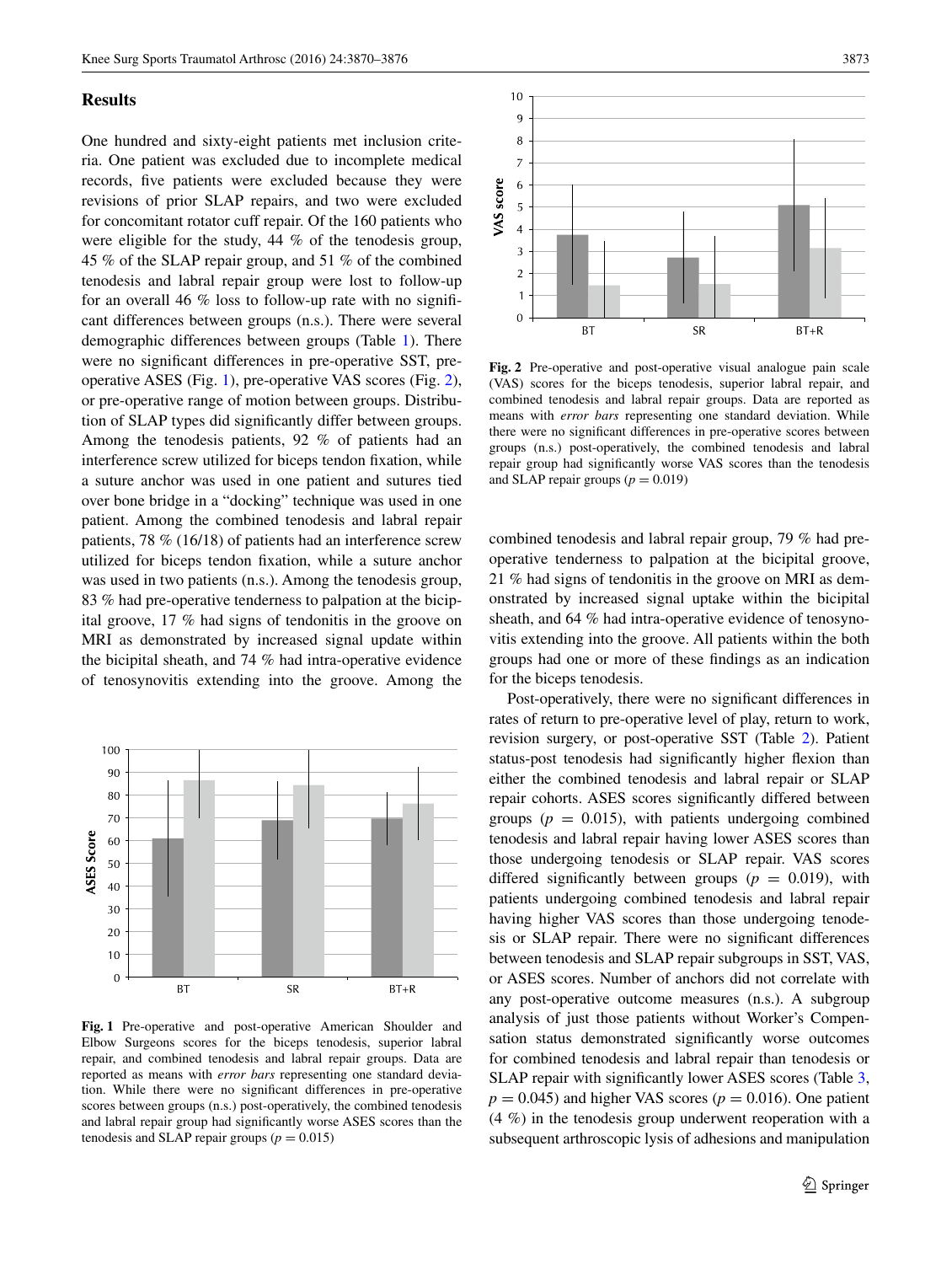| Variable                           | Biceps tenodesis        | SLAP repair             | Combined tenodesis and labral<br>repair | <i>p</i> value |
|------------------------------------|-------------------------|-------------------------|-----------------------------------------|----------------|
| Length of follow-up (years)        | $2.3 \pm 0.9$ (1.0–4.0) | $4.1 \pm 1.9$ (1.0–4.9) | $2.9 \pm 1.4$ (1.3–9.4)                 | < 0.001        |
| Return to pre-injury level of play | 75 %                    | 64 %                    | 64 %                                    | n.s.           |
| Return to full duty at work        | 75 %                    | 88%                     | $60\%$                                  | n.s.           |
| Per cent requiring re-operation    | $4\%$                   | $18\%$                  | 22%                                     | n.s.           |
| Simple shoulder test (SST)         | $9.4 \pm 3.6$           | $10.2 \pm 2.8$          | $8.7 \pm 3.6$                           | n.s.           |
| ASES score                         | $87 \pm 17$             | $84 \pm 19$             | $76 \pm 16$                             | n.s.           |
| Visual analogue pain scale (VAS)   | $1.5 \pm 2.0$           | $1.5 \pm 2.2$           | $3.2 \pm 2.3$                           | 0.019          |
| Change in SST                      | $3.8 \pm 3.5$           | $1.1 \pm 3.5$           | $-0.4 \pm 5.9$                          | n.s.           |
| Change in ASES                     | $26 \pm 27$             | $11 \pm 21$             | $2 \pm 22$                              | n.s.           |
| Change in VAS                      | $-2.7 \pm 2.1$          | $-0.8 \pm 2.5$          | $-1.5 \pm 1.8$                          | n.s.           |
| Active forward elevation           | $180 \pm 0$             | $170 \pm 16$            | $165 \pm 16$                            | 0.038          |
| External rotation in adduction     | $80 \pm 13$             | $70 \pm 12$             | $65 \pm 15$                             | n.s.           |
| Internal rotation in abduction     | $73 \pm 32$             | $71 \pm 19$             | $68 \pm 20$                             | n.s.           |
| Abduction                          | $168 \pm 25$            | $165 \pm 27$            | $160 \pm 27$                            | n.s.           |

#### **Table 2** Post-operative data

All continuous data are reported as mean  $\pm$  standard deviation (range in selected cases)

*ASES* American Shoulder and Elbow Surgeons

under anaesthesia. Four patients (22 %) in the combined tenodesis and labral repair group underwent reoperation including one arthroscopic repair of a humeral avulsion of the antero-inferior glenohumeral ligament, one arthroscopic revision labral repair, and two arthroscopic intra-articular debridements. Eight patients (18 %) in the SLAP repair group underwent reoperation including one intra-articular debridement, two biceps tenodeses, one biceps tenotomy, three revision SLAP repairs, and one rotator cuff repair of supraspinatus and subscapularis.

# **Discussion**

The most important finding of the present study was that high-demand patients (i.e. athletes) who underwent combined tenodesis and labral repair for the indication of the presence of (1) a symptomatic SLAP lesion, (2) a risk of glenohumeral instability, and (3) pre-operative bicipital tendonitis symptoms trended towards lower ASES scores had significantly worse active forward flexion and had significantly higher pain scores. However, this group did not differ in rates of return to play or return to work when compared to patients who underwent either SLAP repair or tenodesis alone. In the subgroup of patients without a Worker's Compensation claim, both ASES and VAS scores were significantly lower among the combined tenodesis and labral repair cohort when compared to SLAP repair or tenodesis alone. The authors' pre-operative indications for these procedures differed, and these groups differed in demographics and levels of demand.

Whether these findings are pathology or treatment mediated remains unclear. Several theories exist to potentially explain these results. The native laxity within the superior labrum may be poorly restored by SLAP repair. Alternatively, the labral repair may fail to heal, creating pain. Alternatively, high-demand patients with both bicipital tendonitis and labral or glenohumeral instability in association with a SLAP tear may have worse outcomes regardless of whether labral repair is performed concomitant with tenodesis.

Previous studies are in conflict as to whether SLAP repair or tenodesis provides superior outcomes in the treatment of SLAP tears. While a prospective comparative trial demonstrated significantly higher rates of return to play and superior outcomes with tenodesis in a European patient population with an average age close to 40 years old [4], two recent retrospective trials show no differences between tenodesis and SLAP repair [7, 9]. Although the purpose of this study was not specifically to address differences in outcome between tenodesis and SLAP repair, no difference was found between tenodesis and SLAP repair in return to play, return to work, pain, or functional outcomes.

Strengths of the study include a comparative design, a relatively large patient cohort, the use of validated objective outcome measures. However, this study has several important limitations. As with all retrospective case series, loss of follow-up can create a distorted image of the results. Given that rates of loss to follow-up were identical across patient groups, we do not expect that this differentially affects one group over another. Many of these patients are young and mobile, and thus,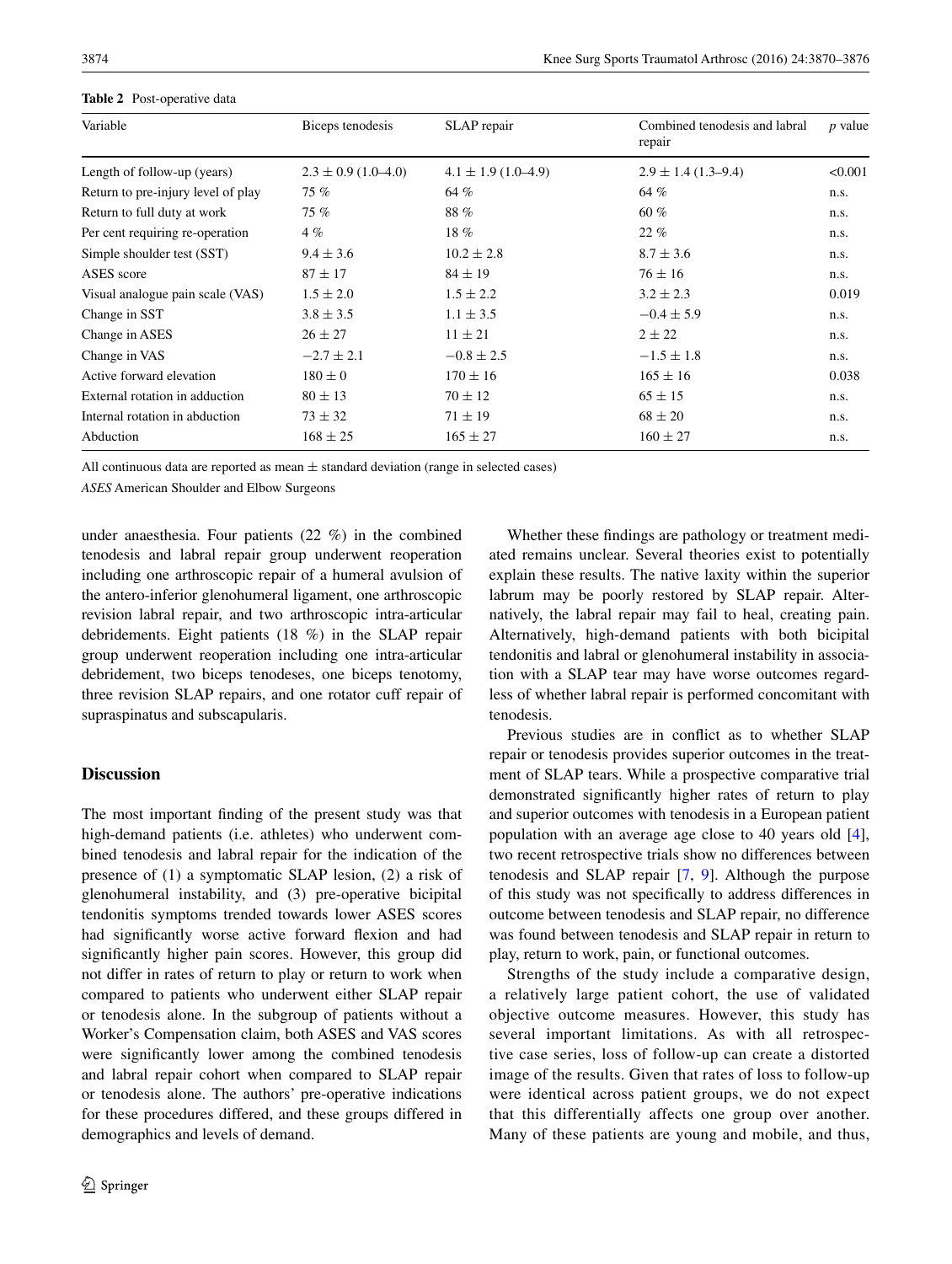| Variable                           | Biceps tenodesis | SLAP repair    | Combined tenodesis and labral repair | $p$ value |
|------------------------------------|------------------|----------------|--------------------------------------|-----------|
| Pre-operative                      |                  |                |                                      |           |
| N                                  | 15               | 43             | 29                                   |           |
| Per cent male                      | 53 %             | 67%            | 67%                                  | n.s.      |
| Per cent dominant extremity        | $100\%$          | 56 %           | 67%                                  | 0.023     |
| <b>Manual labourers</b>            | 40 %             | 44 %           | 44 %                                 | n.s.      |
| Per cent athletes                  | 40 %             | 76 %           | 88%                                  | 0.004     |
| Per cent overhead athlete          | 83 %             | 73 %           | 75%                                  | n.s.      |
| Age (years)                        | $44 \pm 16$      | $35 \pm 13$    | $33 \pm 12$                          | n.s.      |
| Length of follow-up (years)        | $2.5 \pm 1.0$    | $4.1 \pm 1.9$  | $2.2 \pm 1.3$                        | 0.001     |
| Simple shoulder test               | $7.3 \pm 3.8$    | $9.4 \pm 1.7$  | $8.5 \pm 3.9$                        | n.s.      |
| <b>ASES</b> score                  | $63 \pm 25$      | $72 \pm 11$    | $73 \pm 13$                          | n.s.      |
| Visual analogue pain scale         | $3.6 \pm 2.1$    | $2.5 \pm 1.8$  | $5.4 \pm 3.0$                        | 0.018     |
| Active forward elevation           | $140 \pm 38$     | $158 \pm 28$   | $159 \pm 28$                         | n.s.      |
| External rotation in adduction     | $65 \pm 20$      | $68 \pm 17$    | $81 \pm 7$                           | n.s.      |
| Internal rotation in abduction     | $70 \pm 14$      | $57 \pm 15$    | $72 \pm 15$                          | n.s.      |
| Abduction                          | $163 \pm 15$     | $150 \pm 0$    | $158 \pm 30$                         | n.s.      |
| Post-operative                     |                  |                |                                      |           |
| Return to pre-injury level of play | 75 %             | 67%            | 64 %                                 | n.s.      |
| Per cent requiring re-operation    | $0\%$            | 19%            | 22%                                  | n.s.      |
| Simple shoulder test               | $10.0 \pm 2.9$   | $10.4 \pm 2.6$ | $9.0 \pm 3.7$                        | n.s.      |
| ASES score                         | $87 \pm 18$      | $86 \pm 17$    | $72 \pm 17$                          | 0.045     |
| Visual analogue pain scale         | $1.1 \pm 1.8$    | $1.3 \pm 1.8$  | $4.1 \pm 2.7$                        | 0.016     |
| Active forward elevation           | $180 \pm 0$      | $172 \pm 10$   | $169 \pm 11$                         | n.s.      |
| External rotation in adduction     | $84 \pm 10$      | $70 \pm 12$    | $74 \pm 14$                          | n.s.      |
| Internal rotation in abduction     | $85 \pm 25$      | $71 \pm 19$    | $69 \pm 21$                          | n.s.      |
| Abduction                          | $180 \pm 0$      | $167 \pm 25$   | $167 \pm 16$                         | n.s.      |

All continuous data are reported as mean  $\pm$  standard deviation

Per cent overhead athletes are presented as a proportion of total number of athletes

*ASES* American Shoulder and Elbow Surgeons

achieving high levels of follow-up can be very difficult. This issue plagues much of the literature on this subject, although it may not be universally acknowledged. A larger sample size and longer follow-up could alter our results. However, given the large differences between groups at early follow-up, we felt these results warranted publication so that other surgeons will employ caution when considering combined tenodesis and labral repair. In addition, given that this is a cohort study and not a randomized clinical trial, selection bias certainly exists between cohorts, as reflected by pre-operative differences between cohorts, differences in age, differences in SLAP types, variations in indications, variations in the use of knotted vs. knotless anchors, and variations in post-operative protocols. This bias also exists in prior comparative trials and much of the literature on this subject—for instance in the most frequently cited comparative trial by Boileau et al. [4]. Significant baseline differences exist between groups. Each treatment option was selected based on individual interpretation of pathology, likely creating significant differences between groups given that multiple surgeons were included, which increases externally generalizability while decreasing internal consistency. The sensitivity and specificity of tenderness to palpation at the bicipital groove as a marker for bicipital tendonitis remain unknown. Similarly, no validation was performed of the surgeons' intra-operative assessment of the SLAP classification, which may be subject to significant intra- and inter-surgeon variability. Our conclusions are thus limited to our ability to describe outcomes within each of the three different SLAP treatment methodologies with these surgical indications. For definitive recommendations, a randomized clinical trial would be necessary and to achieve adequate study power, a multi-centre effort may be required.